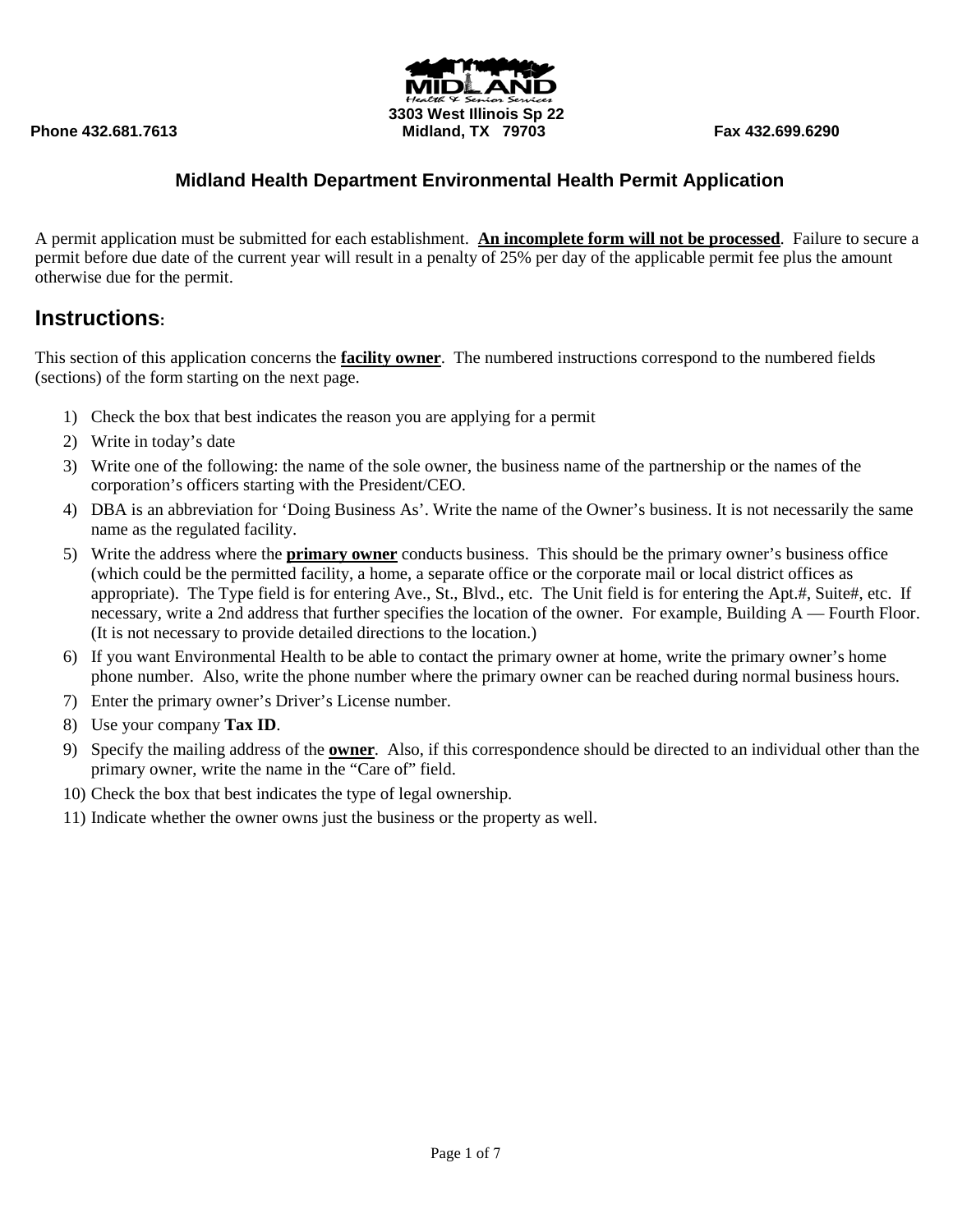

# **Facility Owner Information**

| <b>Please Print</b>                                                                               |                          |                                                                                           |                                                                                                                                                                                                             |                                       |  |
|---------------------------------------------------------------------------------------------------|--------------------------|-------------------------------------------------------------------------------------------|-------------------------------------------------------------------------------------------------------------------------------------------------------------------------------------------------------------|---------------------------------------|--|
| (1) Transaction Type: $\Box$ Permit Renewal $\Box$ New/Remodeled Facility $\Box$ Reclassification |                          |                                                                                           |                                                                                                                                                                                                             | (2) Today's Date $\frac{1}{\sqrt{2}}$ |  |
|                                                                                                   |                          |                                                                                           |                                                                                                                                                                                                             |                                       |  |
| (4)                                                                                               |                          |                                                                                           |                                                                                                                                                                                                             |                                       |  |
| (5) Primary Owner's Physical Address Information                                                  |                          |                                                                                           |                                                                                                                                                                                                             |                                       |  |
| Street<br>Number                                                                                  | Pre-<br><b>Direction</b> | <b>Street</b><br>Name                                                                     |                                                                                                                                                                                                             | <b>Street</b><br>Type                 |  |
| Post<br>Direction                                                                                 |                          |                                                                                           |                                                                                                                                                                                                             |                                       |  |
|                                                                                                   |                          |                                                                                           |                                                                                                                                                                                                             |                                       |  |
|                                                                                                   |                          |                                                                                           |                                                                                                                                                                                                             |                                       |  |
| $(8)$ Tax ID                                                                                      |                          | the control of the control of the control of the control of the control of the control of |                                                                                                                                                                                                             |                                       |  |
| (9) Primary Owner's Mailing Address Information                                                   |                          |                                                                                           |                                                                                                                                                                                                             |                                       |  |
| ⊔<br>Care of                                                                                      |                          |                                                                                           | Check here if the Owner Mailing Address is the same as the Owner's Physical Address and then specify only that which differ between the two.<br><u> 1989 - Johann Stoff, amerikansk politiker (d. 1989)</u> |                                       |  |
| Postal Address 2                                                                                  |                          |                                                                                           |                                                                                                                                                                                                             |                                       |  |

 City \_\_\_\_\_\_\_\_\_\_\_\_\_\_\_\_\_\_\_\_\_\_\_\_\_\_\_\_\_\_ State \_\_\_\_\_\_\_\_\_ Zip \_\_\_\_\_\_\_\_\_\_\_\_\_\_ - \_\_\_\_\_\_\_\_\_ Country \_\_\_\_\_

**(10)** Business Type: □ Sole Owner □ Partnership □ Corporation □ County Agency □ Federal Agency □ Home Owner Association  $\square$  Local Agency  $\square$  State Agency  $\square$  Limited Liability Company

**(11)** Owner Type: □ Property Owner □ Business Owner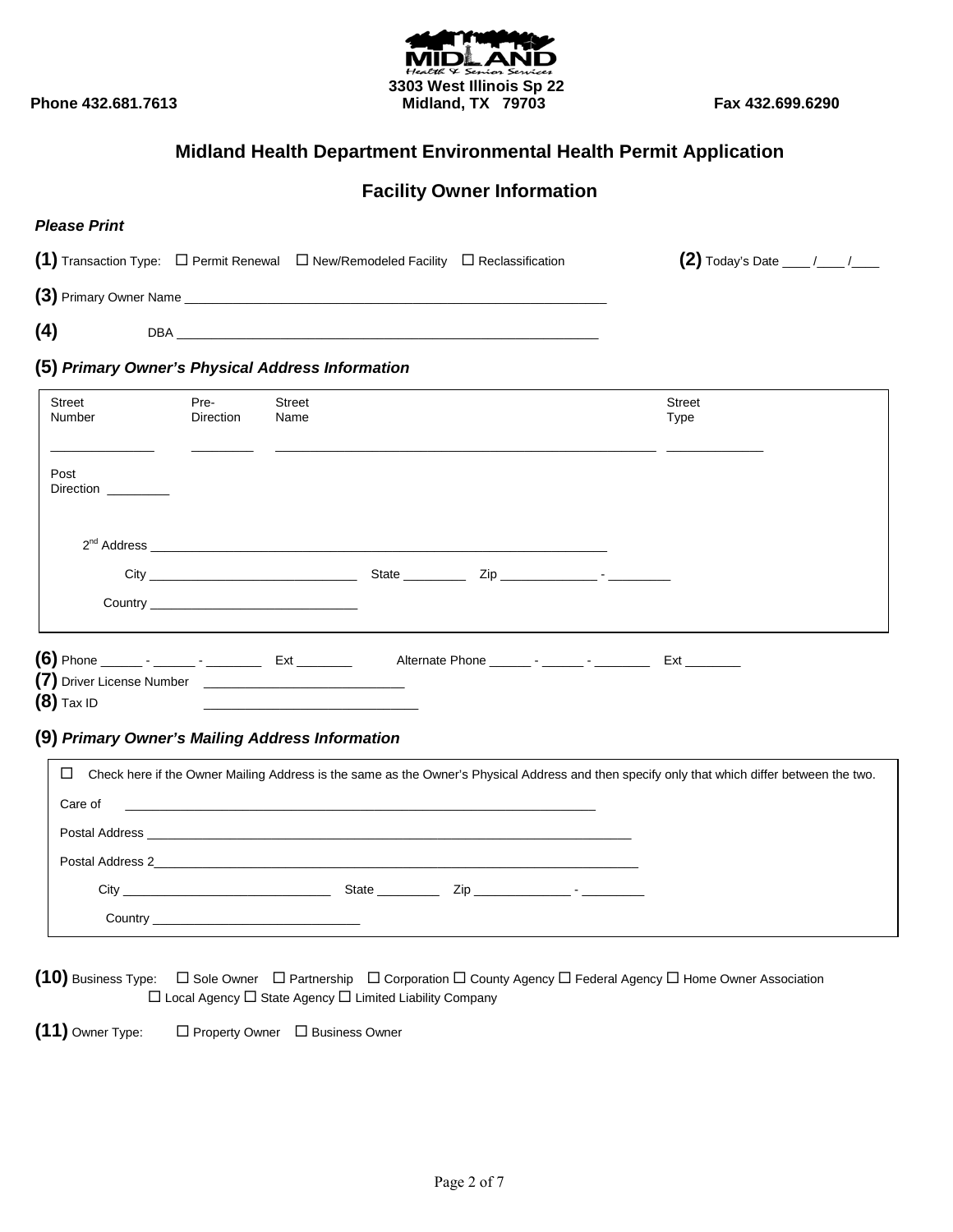

### **Facility Data Entry Form Instructions**

This section of this application concerns the **regulated facility's** name and address. The numbered instructions correspond to the numbered fields (sections) of the form starting on the next page.

- **(1)** Write the name of the facility. For example, specify the name of the restaurant, market, etc.
- **(2)** Write the address where the facility is located. The Type field is for entering Ave., St., Blvd., etc. The Unit field is for entering the apt.#, suite#, etc. If necessary, write a 2nd address which further specifies the location of the owner. For example, Building A — Fourth Floor. (It is not necessary to provide detailed directions to the location.)
- **(3)** Specify the mailing address of the facility. Also, if this correspondence or billing should be directed to a certain individual, write the name in the "Care of" field.
- **(4)** Write the hours of operation for the facility. Specify the days of the week and hours in each day. For example, specify "Mon-Sat, 9-7".
- **(5)** Specify the number of employees.
- **(6)** Indicate the sewage disposal method.
- **(7)** Indicate the water source.
- **(8)** Indicate the garbage disposal method.
- **(9)** Indicate the business legal entity type.
- **(10)** Specify the name and address of the person or entity responsible for payment of the Annual Permit Fee.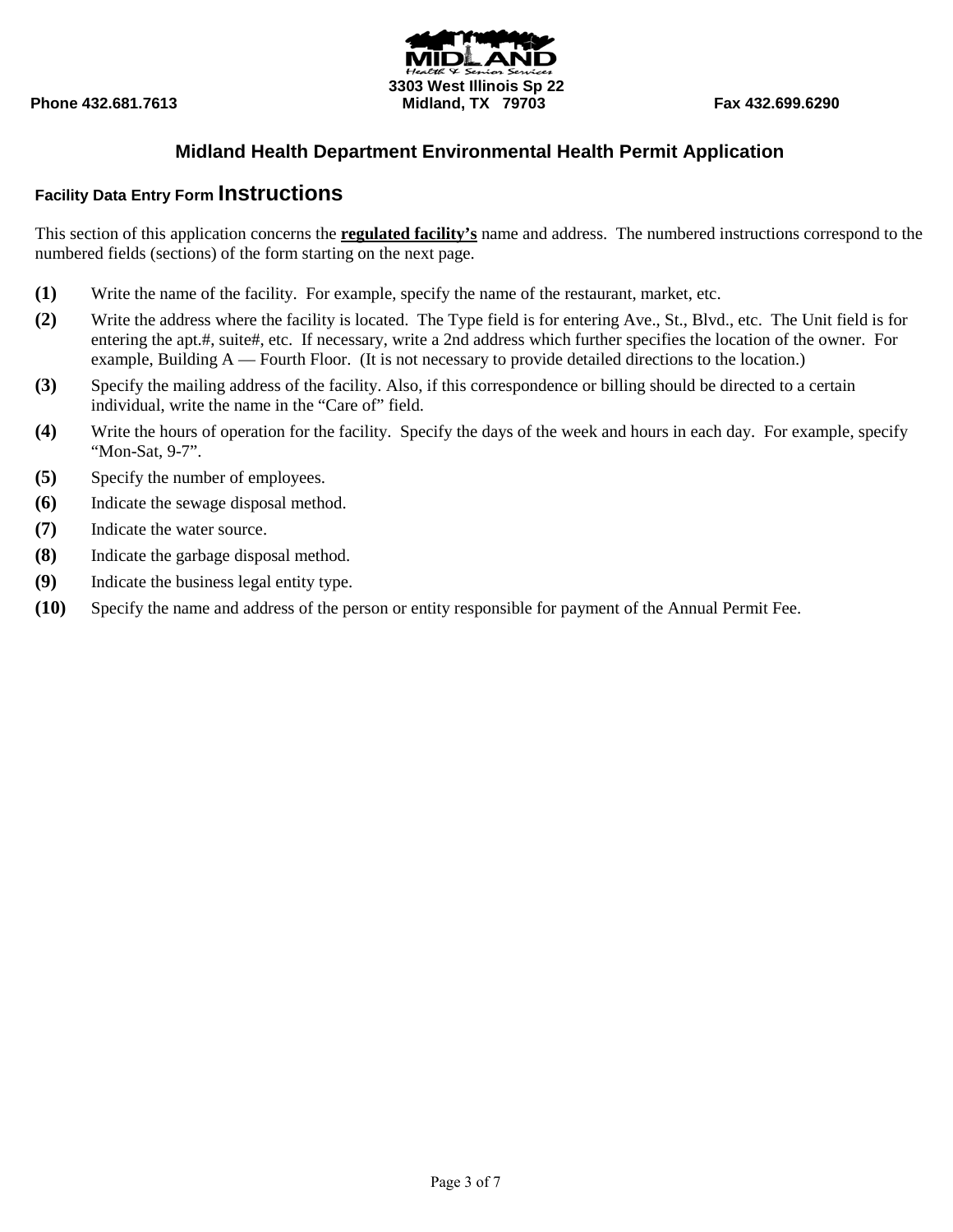

# **Facility Information**

**(1)** Facility Name \_\_\_\_\_\_\_\_\_\_\_\_\_\_\_\_\_\_\_\_\_\_\_\_\_\_\_\_\_\_\_\_\_\_\_\_\_\_\_\_\_\_\_\_\_\_\_\_\_\_\_\_\_\_\_\_\_\_\_\_\_\_\_\_\_\_\_\_\_\_\_\_\_\_\_\_\_\_\_\_\_\_\_\_\_\_\_\_\_\_\_\_\_\_\_\_\_\_\_\_

### **(2)** *Facility Site Address Information*

| □ Check this box if the Facility Site Address is the same as Primary Owner's Address and then specify only those that differ between the two. |                                                                                                                                                                                                                                |                                       |                       |  |
|-----------------------------------------------------------------------------------------------------------------------------------------------|--------------------------------------------------------------------------------------------------------------------------------------------------------------------------------------------------------------------------------|---------------------------------------|-----------------------|--|
|                                                                                                                                               |                                                                                                                                                                                                                                |                                       |                       |  |
| Street<br>Number                                                                                                                              | Pre-<br>Direction                                                                                                                                                                                                              | Street<br>Name                        | <b>Street</b><br>Type |  |
|                                                                                                                                               |                                                                                                                                                                                                                                | $2^{nd}$ Address Line $\qquad \qquad$ |                       |  |
|                                                                                                                                               |                                                                                                                                                                                                                                | $\mathsf{Zip}$ $\qquad \qquad$        |                       |  |
|                                                                                                                                               | Phone that the contract of the contract of the contract of the contract of the contract of the contract of the contract of the contract of the contract of the contract of the contract of the contract of the contract of the |                                       |                       |  |
|                                                                                                                                               |                                                                                                                                                                                                                                | Alt. Phone <b>Alt.</b> Phone          |                       |  |
|                                                                                                                                               |                                                                                                                                                                                                                                |                                       |                       |  |

#### **(3)** *FACILITY Mailing Address Information*

| $\Box$ | the two.           |                                                                                                                                           |                                                              | Check here if the Facility Mailing Address is the same as the Primary Owner's Mailing Address and then specify only that which differ between  |  |
|--------|--------------------|-------------------------------------------------------------------------------------------------------------------------------------------|--------------------------------------------------------------|------------------------------------------------------------------------------------------------------------------------------------------------|--|
| □      |                    |                                                                                                                                           |                                                              | Check here if the Facility Mailing Address is the same as the Facility's Site Address and then specify only that which differ between the two. |  |
|        |                    |                                                                                                                                           |                                                              |                                                                                                                                                |  |
|        |                    |                                                                                                                                           |                                                              |                                                                                                                                                |  |
|        |                    |                                                                                                                                           | $2^{nd}$ Line $\overline{\phantom{a}}$                       |                                                                                                                                                |  |
|        |                    |                                                                                                                                           |                                                              |                                                                                                                                                |  |
|        |                    |                                                                                                                                           |                                                              |                                                                                                                                                |  |
|        |                    |                                                                                                                                           |                                                              |                                                                                                                                                |  |
|        |                    |                                                                                                                                           |                                                              |                                                                                                                                                |  |
|        | (4) Operating Days | the control of the control of the control of                                                                                              | Operating Hours __________________                           |                                                                                                                                                |  |
|        |                    |                                                                                                                                           |                                                              |                                                                                                                                                |  |
| (6)    |                    | $\Box$ Standard OSSF                                                                                                                      | $\Box$ Aerobic OSSF                                          | $\Box$ Public Sewer System                                                                                                                     |  |
| (7)    |                    | $\Box$ Private Well                                                                                                                       | □ Public Water System                                        |                                                                                                                                                |  |
| (8)    |                    |                                                                                                                                           | $\Box$ Private Garbage Service $\Box$ Public Garbage Service |                                                                                                                                                |  |
|        |                    | (9) Business Code: $\square$ Sole Owner $\square$ Partnership<br>$\Box$ Local Agency $\Box$ State Agency $\Box$ Limited Liability Company |                                                              | $\Box$ Corporation $\Box$ County Agency $\Box$ Federal Agency $\Box$ Home Owner Association                                                    |  |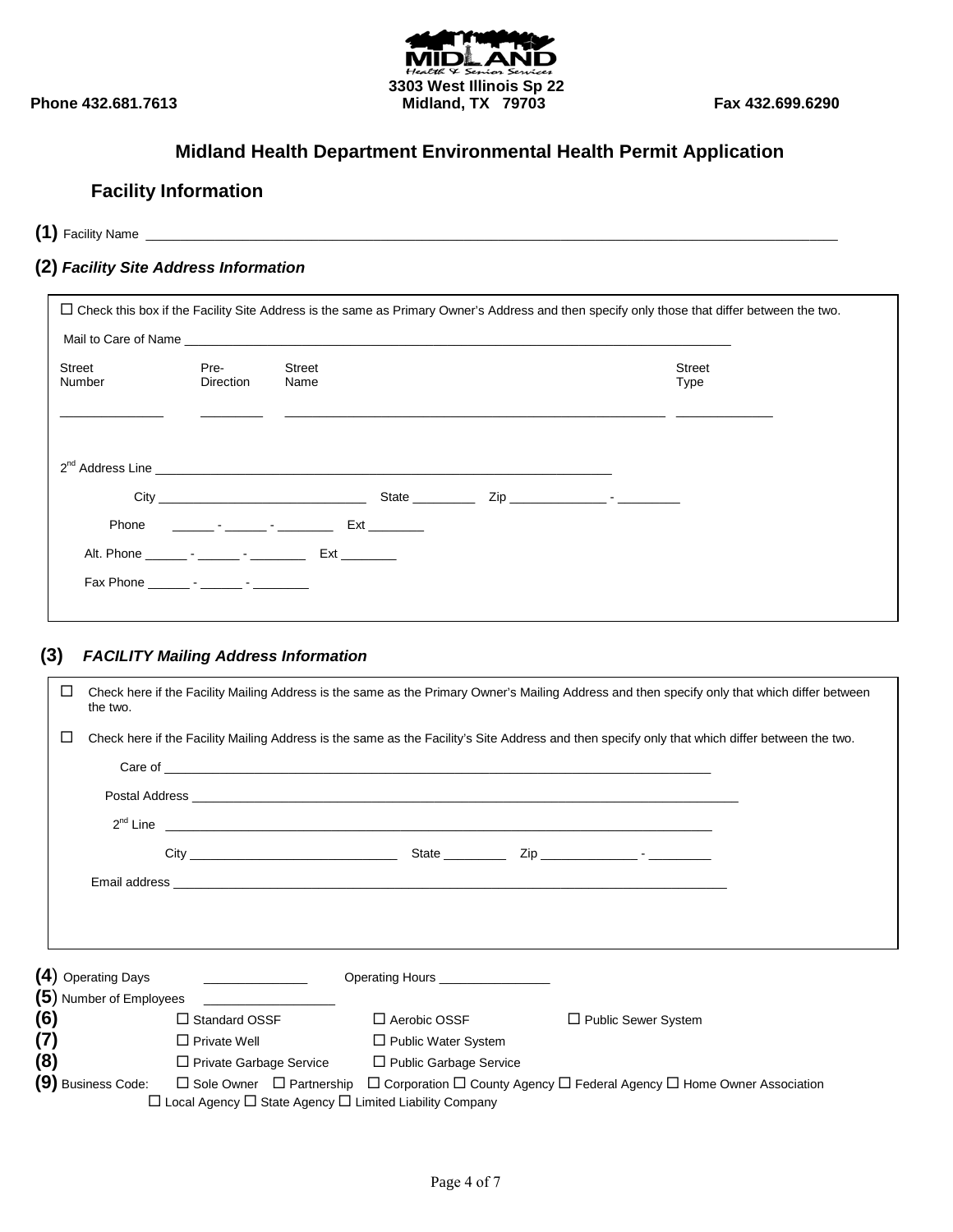![](_page_4_Picture_0.jpeg)

# **(10)** *FACILITY Annual Permit Fee Billing Address Information*

|                              | Send Bills to: □ Owner's Mailing Address □ Facility's Mailing Address □ Third Party (Write Below)            |
|------------------------------|--------------------------------------------------------------------------------------------------------------|
|                              |                                                                                                              |
|                              | Mail to Care of Name <b>contract to the contract of the contract of the contract of the contract of Name</b> |
|                              |                                                                                                              |
|                              |                                                                                                              |
|                              |                                                                                                              |
|                              |                                                                                                              |
|                              |                                                                                                              |
|                              |                                                                                                              |
|                              |                                                                                                              |
|                              |                                                                                                              |
| For Office Use Only          |                                                                                                              |
|                              |                                                                                                              |
| Facility ID ________________ |                                                                                                              |
|                              |                                                                                                              |
| Business Type _____          |                                                                                                              |

Nature of Business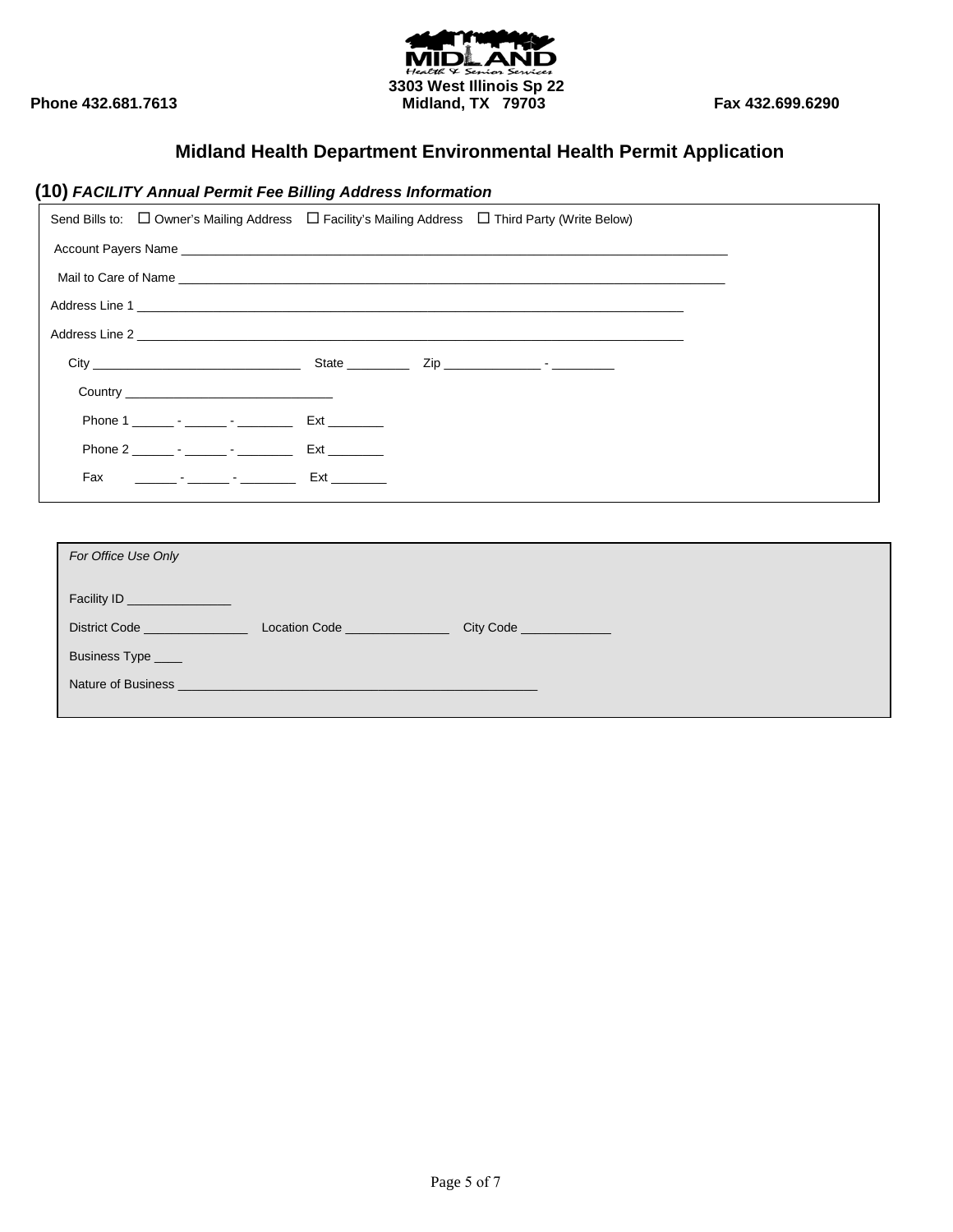![](_page_5_Picture_1.jpeg)

This section of this application concerns the programs regulated at the facility.

#### **Regulated Program Types and Annual Permit Fees**

This section of the application concerns each of the programs regulated at the facility. Complete a section for each of the programs that you selected in the checklist above. **If you have more than two regulated programs at your facility, copy this page before specifying the information.**

NOTE: If your facility is regulated for two or more of the same programs, for example, there are two bakeries at your facility, specify the 'Program Identifier' for each. For example, specify 'Main Bakery' for the first regulated program and 'Cookie Bakery' for the second regulated program.

| <b>Regulated Program #1</b>                                                                                                                                                                                                    |  |  |  |
|--------------------------------------------------------------------------------------------------------------------------------------------------------------------------------------------------------------------------------|--|--|--|
| Program Identifier                                                                                                                                                                                                             |  |  |  |
| Send correspondence, recall notices, etc., to: $\Box$ Owner Address $\Box$ Facility Address                                                                                                                                    |  |  |  |
| <b>Emergency Contact Information</b>                                                                                                                                                                                           |  |  |  |
| Manager's Name and the contract of the contract of the contract of the contract of the contract of the contract of the contract of the contract of the contract of the contract of the contract of the contract of the contrac |  |  |  |
| Title                                                                                                                                                                                                                          |  |  |  |
|                                                                                                                                                                                                                                |  |  |  |
|                                                                                                                                                                                                                                |  |  |  |
|                                                                                                                                                                                                                                |  |  |  |
| Office Use Only:                                                                                                                                                                                                               |  |  |  |
|                                                                                                                                                                                                                                |  |  |  |

| <b>Regulated Program #2</b>                                                                                                                                                                                                    |  |  |  |
|--------------------------------------------------------------------------------------------------------------------------------------------------------------------------------------------------------------------------------|--|--|--|
| Program Identifier                                                                                                                                                                                                             |  |  |  |
| Send correspondence, recall notices, etc., to: $\Box$ Owner Address $\Box$ Facility Address                                                                                                                                    |  |  |  |
| <b>Emergency Contact Information</b>                                                                                                                                                                                           |  |  |  |
| Manager's Name and the contract of the contract of the contract of the contract of the contract of the contract of the contract of the contract of the contract of the contract of the contract of the contract of the contrac |  |  |  |
| Title                                                                                                                                                                                                                          |  |  |  |
|                                                                                                                                                                                                                                |  |  |  |
| Night Phone _________ - _______ - ___________ Ext _________                                                                                                                                                                    |  |  |  |
|                                                                                                                                                                                                                                |  |  |  |
| Office Use Only:<br>Next Billing Date: $\frac{1}{\sqrt{1-\frac{1}{2}}}\left  \frac{1}{\sqrt{1-\frac{1}{2}}}\right $                                                                                                            |  |  |  |
|                                                                                                                                                                                                                                |  |  |  |